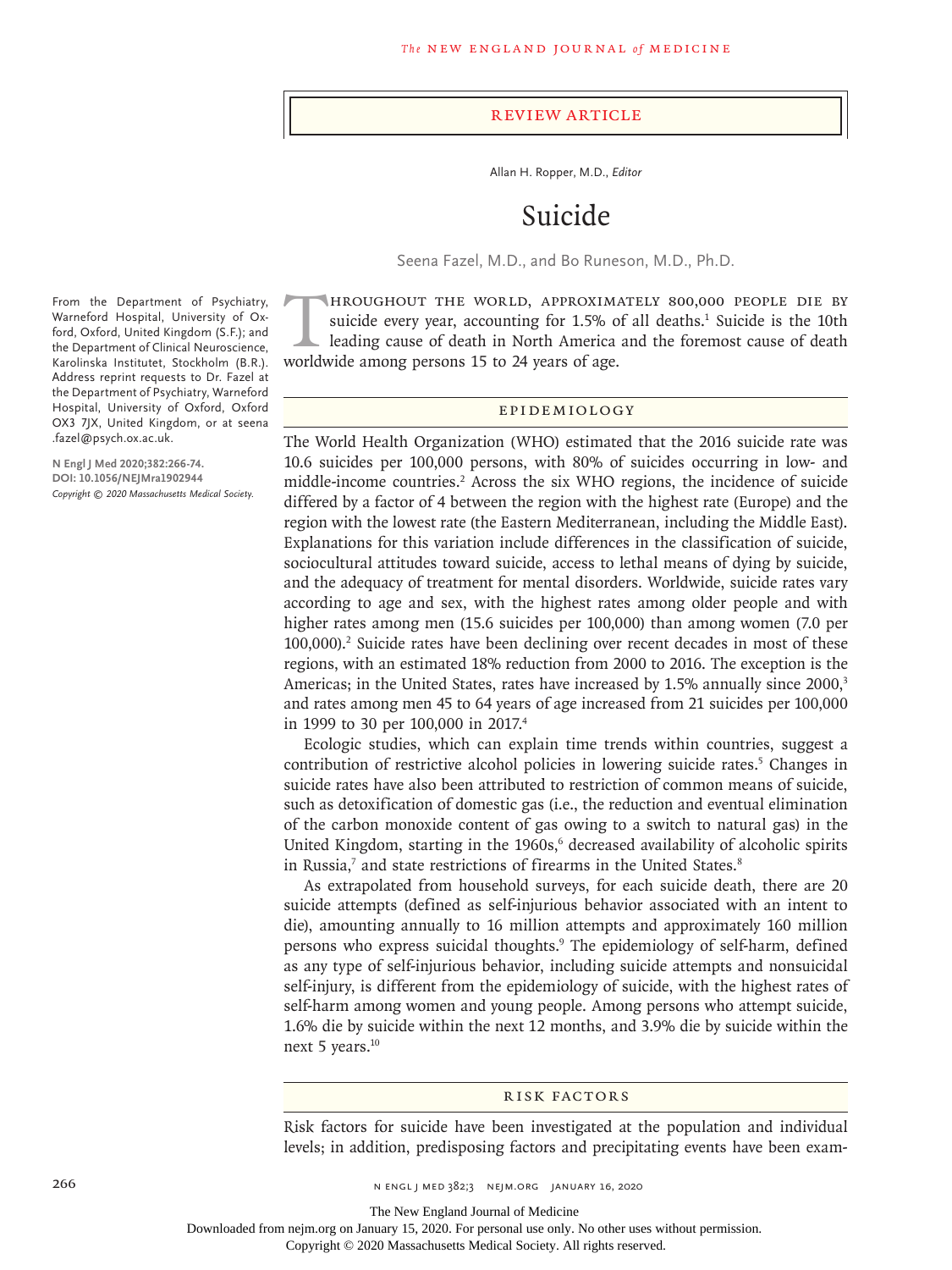

ined, mainly at the individual level. Each of these factors can be mediated through genetic, psychological, and personality characteristics, making most explanatory models complex and difficult to interpret. One approach to understanding suicide has been life-course analysis, $11$  which is based on the premise that risk factors come into play at different stages of life (Fig. 1) and that suicide is the cumulative result of risk factors over a lifetime.

Individual factors, particularly psychiatric disorders,12 have the strongest effect on suicide rates in life-course models. Depression, bipolar disorder, schizophrenia-spectrum disorders, substance use disorders, epilepsy, $13$  and traumatic brain injury $14$  each increases the odds of completed suicide by a factor of more than 3. Other predisposing factors include a previous suicide attempt, childhood sexual abuse, a family history of suicidal behavior, and loss of a parent to suicide in early childhood (Table 1). Causality is inferred by the consistent, strong, and temporal associations of these risk factors with suicide, but randomized, controlled trials of treatment aimed at modifiable risk factors have been underpowered to examine their effect on suicide. Information collected on persons who have died by suicide ("psychological autopsy") indicates that mood disorders and substance use disorders are the major risks.<sup>23</sup> In high-income countries, mental illnesses are estimated to be present in half of persons who have died by suicide, with affective disorders (depression and bipolar disorder) involved in a third to half of suicides.<sup>24</sup> Suicide also occurs in the absence of an identifiable psychiatric disorder, and even when present, psychiatric disorders have co-occurred with other predisposing and precipitating risk factors in persons who have died by suicide.

Predisposing factors for suicide are thought to interact with precipitating factors, and predisposing factors may have different effects depending on the resilience of the person. Predisposing and precipitating factors together are considered to result in psychological changes, including feeling alone, hopeless, and burdensome, which lead in turn to social isolation. These psychological changes, combined with

The New England Journal of Medicine

Downloaded from nejm.org on January 15, 2020. For personal use only. No other uses without permission.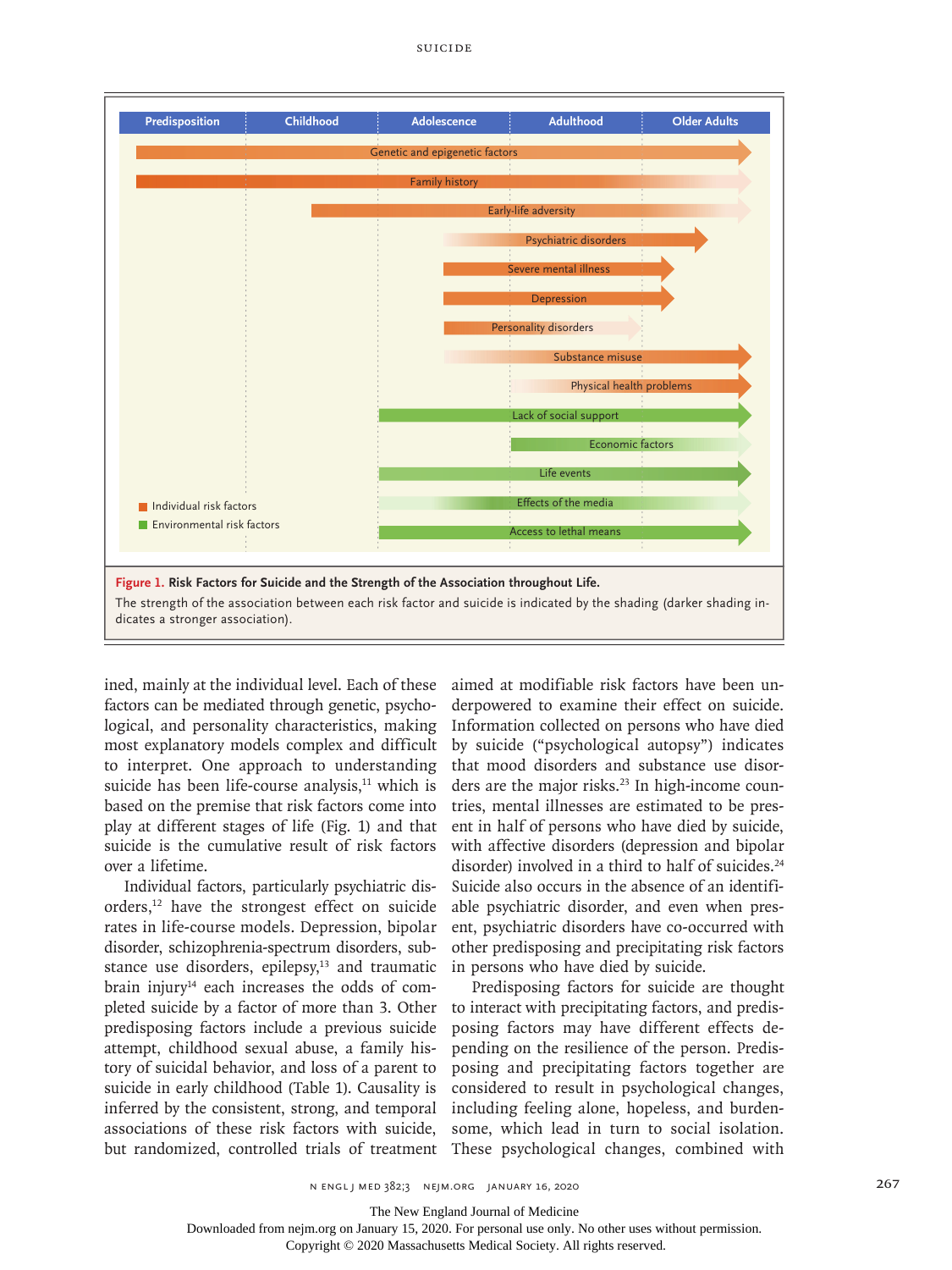| Table 1. Risk Factors for Suicide.                                     |                                            |                         |  |  |  |
|------------------------------------------------------------------------|--------------------------------------------|-------------------------|--|--|--|
| <b>Risk Factor</b>                                                     | Strength<br>of Association<br>with Suicide | Quality<br>of Evidence* |  |  |  |
| <b>Precipitating factors</b>                                           |                                            |                         |  |  |  |
| Drug and alcohol misuse <sup>12</sup>                                  | High<br>Strong                             |                         |  |  |  |
| Access to lethal means <sup>15</sup>                                   | Moderate                                   | High                    |  |  |  |
| $l$ ife events <sup>16</sup>                                           | Moderate                                   | High                    |  |  |  |
| New diagnosis of terminal or chronic<br>physical illness <sup>17</sup> | Moderate                                   | Moderate                |  |  |  |
| Media effects <sup>18</sup>                                            | Weak                                       | Moderate                |  |  |  |
| <b>Predisposing factors</b>                                            |                                            |                         |  |  |  |
| Neuropsychiatric disorders <sup>12</sup>                               | Strong                                     | High                    |  |  |  |
| Family history of suicidal behavior <sup>19</sup>                      | Strong                                     | High                    |  |  |  |
| Previous suicide attempt <sup>20</sup>                                 | Moderate                                   | High                    |  |  |  |
| Adverse childhood experiences <sup>21</sup>                            | Moderate                                   | Moderate                |  |  |  |
| Socioeconomic deprivation <sup>22</sup>                                | Weak                                       | Low                     |  |  |  |

\* Low quality indicates reported associations alone, moderate quality indicates reported associations that have been replicated in different settings, and high quality indicates associations that are supported by evidence from quasi-experimental studies or clinical trials.

> access to lethal means, can allow for suicidal acts.25

> Among precipitating factors, stressful life events precede many suicides and suicide attempts (Table 1). Such events include relationship difficulties (particularly separation or divorce), death of a partner, and death by suicide of someone  $close^{16}$  — in particular, for mothers, death by suicide of adult children.<sup>26</sup> Other precipitating factors include receiving a diagnosis of a chronic medical condition, particularly in the first week after a diagnosis of cancer.<sup>17</sup> Suicide risk is also increased among assault victims, persons who have been arrested, and prisoners.<sup>27</sup>

> On a population level, natural disasters can act as triggers for suicide, putatively in a dose– response manner in some instances. Paradoxically, terrorist attacks appear to be temporally protective against suicide in exposed populations. Greater social cohesion may have explained lower suicide rates in the New York metropolitan area in the months after the September 11, 2001, attacks.28 There is a small increase in suicide rates after the suicide of a celebrity, and the effect is magnified when press guidelines for avoiding both explicit descriptions of the death and speculation about causes are disregarded.18 The evidence for media influences on adolescents is

weaker than the evidence for media influences on adults.

Social factors, particularly economic adversity, modify the influence of many risk factors for suicide.<sup>22</sup> People in unskilled professions have an increased risk of suicide, which is partly explained by greater psychosocial stress; however, people in professions with access to lethal means for suicide have high rates, such as farmers, nurses, veterinarians, physicians, and police.<sup>29</sup> Religious affiliation of any type has been reported to be protective against suicide, but this has not been shown for minority religious groups, which may be socially isolated.<sup>30</sup>

### **Psychological Models of Suicide**

A stress-diathesis psychological model explains suicide risk as a combination of stressors in vulnerable persons. Individual vulnerability is considered to express itself in suicidal ideation under stress and is magnified by impulsivity and aggression, which increase the likelihood of acting on suicidal ideas.<sup>31</sup> This model has been augmented by an interpersonal psychological model, in which the sense of burdening others and not being accepted in social groups interacts with the feeling of hopelessness that these perceptions will not change. Another aspect of psychological models is the premise that suicidal persons have a reduced fear of death and increased pain tolerance as a result of habituation by previous acts of self-harm.25

Impulsivity is a component of most psychological models of suicide. This trait is partly familial<sup>32</sup> and has a disproportionate influence on suicide risk among young people.<sup>33</sup> Perfectionism may be another contributory personality trait, leading to isolation out of fear of being stigmatized for an interpersonal crisis. A perfectionist trait also impedes psychological recovery from self-harm or suicidal ideation.<sup>34</sup> Rigidity, inflexibility, and rumination impair problemsolving with respect to common stressors, including trying to find solutions to financial problems, unemployment, criminal justice involvement, interpersonal conflicts, and family strife.35

**Familial, Genetic, and Other Biologic Factors** A family history of suicide is a risk factor for suicide, $19$  with some evidence suggesting that a mother's suicidal behavior has a greater influence than a father's suicidal behavior.<sup>36</sup> Furthermore,

The New England Journal of Medicine

Downloaded from nejm.org on January 15, 2020. For personal use only. No other uses without permission.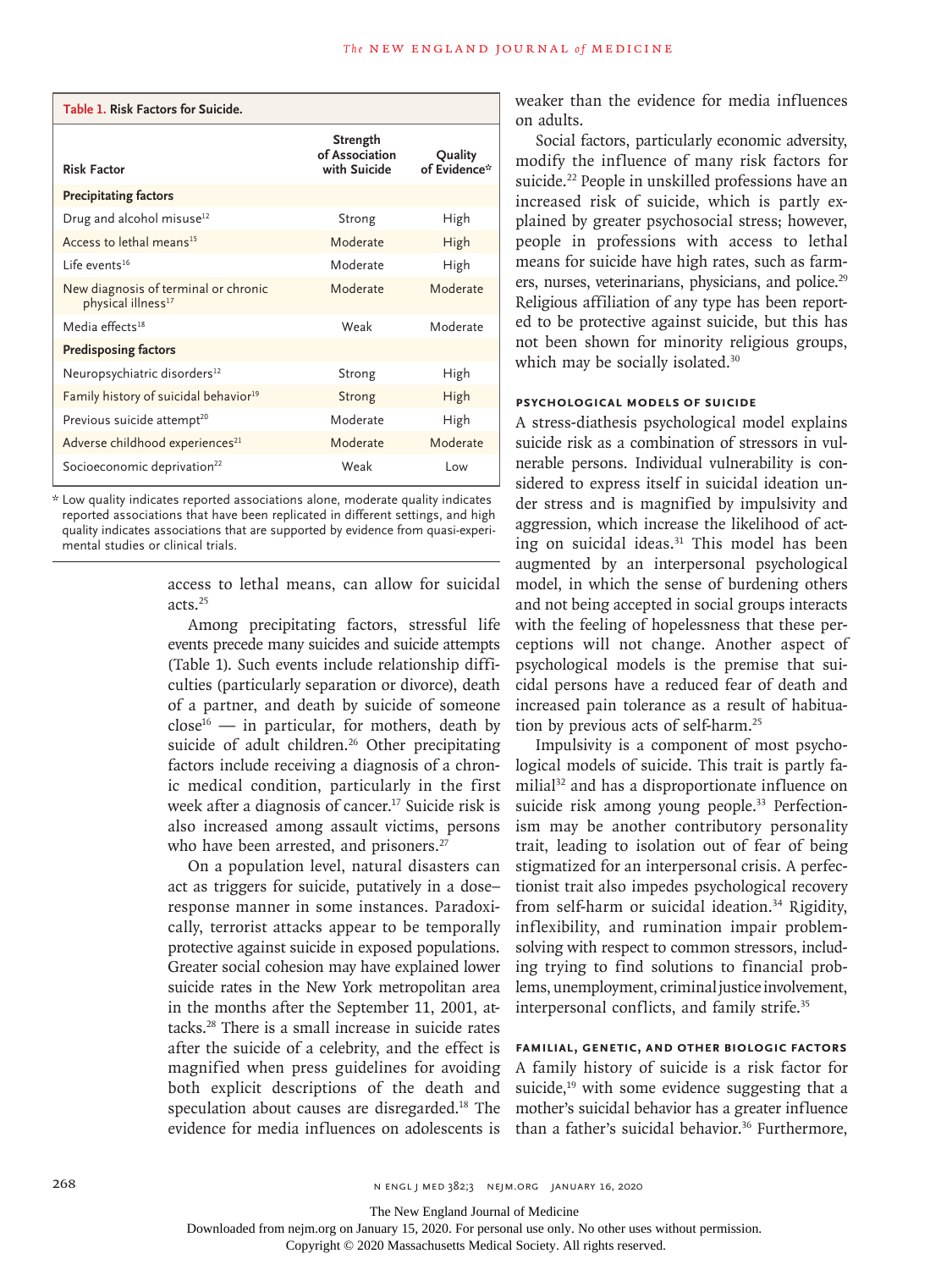the effect of parental suicide is greater on younger children than on adolescents; that is, the younger children are when they experience suicidal behavior in their parents, the higher their lifetime risk of suicide.<sup>37</sup> This familial risk is partially explained by parental mood disorder, traits of impulsivity and aggressiveness, or neurocognitive disorders, all of which are heritable.<sup>38</sup> However, studies have not been able to differentiate between behavioral imitation of a family member's suicide and a genetic propensity for suicide as explanatory factors. Twin studies have yielded estimates of the genetic contribution to the risk of suicidal behavior that range from 30 to 50%.39 Despite the apparent heritability of suicidal behavior, risk genes have not been identified.39 Some unreplicated studies have suggested that genetic promoters of inflammation overlap suicide risk and that suicide risk is mediated by immunologic responses to acute infection, but these observations are speculative.

Imaging and postmortem studies have shown changes in serotonergic pathways that are correlated with suicide, but these associations have not been validated. One hypothesis is that changes in the medial prefrontal cortex lead to an overvaluing of social signs of rejection, deficits in emotional responses, and poor decision making.40 One study showed that persons who experienced adversity in early life have an overactive hypothalamic–pituitary–adrenal axis in response to stress, which increases anxiety and acts as a mediator of suicidal behavior.<sup>41</sup>

## Assessment of Suicide Risk

Models for predicting suicide risk have been used to improve clinical decision making, assist in the identification of high-risk groups, $42$  and translate evidence-based risk factors into improved risk assessment. These models can provide transparency and consistency in decision making about suicide risk. However, models used in clinical practice vary in content and in the degree of validation and often have been developed for other purposes, such as assessing patients for depression or rating the severity of current suicidal ideation rather than predicting the future risk of suicide (Table 2). Risk models for suicide have been used in emergency departments to assess persons who have harmed themselves, but these models have a poor balance

between sensitivity and specificity and do not provide probability scores.<sup>48</sup> Thus, these assessment tools may increase the clinical workload by requiring psychiatric assessment or hospitalization in cases of false positive risks of suicide. In the case of some of these tools, most of the patients who ultimately died by suicide were predicted to be at low risk. Nevertheless, structured tools can provide a baseline assessment during initial contact with health care providers, offer a checklist to identify risk factors, and lead to interventions for those persons who are predicted to be at high risk for suicide.<sup>49,50</sup> An advantage of empirically derived prediction models over subjective clinical judgment is that they attempt to incorporate the relative strength of risk factors and their interactions. The alternative to these instruments is unstructured clinical approaches, in which clinical impressions are derived about suicide risk. Some studies have shown that these unstructured approaches may be more inaccurate and subject to a range of cognitive biases on the part of the assessor, including an overemphasis on predisposing factors $51$  and risk aversion. $52$ 

The U.S. National Strategy for Suicide Prevention recommends the use of suicide prediction tools,53 and the European Psychiatric Association endorses using these tools as adjuncts to an individual psychiatric assessment.<sup>54</sup> Despite the putative advantages of such tools, current evidence to support their routine use in emergency departments and in primary care is weak.<sup>49</sup> The shortcomings of current evidence are reflected in suggestions that new risk-assessment models should be developed for specific populations, should not be evaluated on the basis of one performance metric (e.g., positive predictive value), should be considered as adjuncts to clinical decision making instead of being applied independently, and should have a high negative predictive value (to screen out low-risk persons and thus preserve resources).47 Although machine-learning approaches based on large data sets may provide information on the causes of suicide, their role in suicide risk assessment is not known.

#### INTERVENTIONS TO REDUCE Suicide Risk

#### **Population-Based Measures**

Suicide prevention strategies can be used at the population level or can be targeted at high-risk

The New England Journal of Medicine

Downloaded from nejm.org on January 15, 2020. For personal use only. No other uses without permission.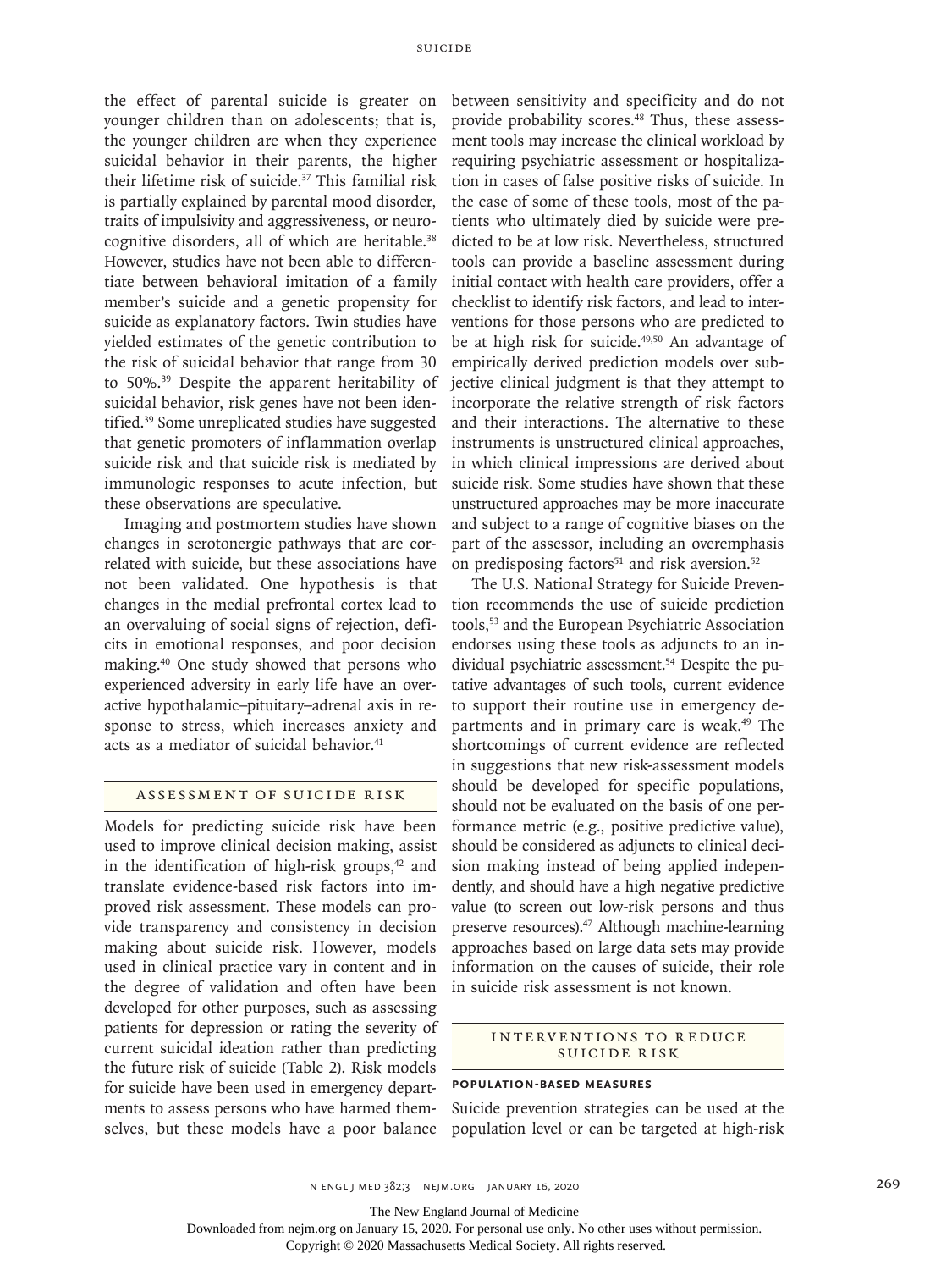| Table 2. Tools for Assessing Suicide Risk.                       |                                                         |                                                |                                    |                                                |                        |                                              |  |
|------------------------------------------------------------------|---------------------------------------------------------|------------------------------------------------|------------------------------------|------------------------------------------------|------------------------|----------------------------------------------|--|
| Tool*                                                            | <b>Intended Population</b>                              | <b>Outcome When</b><br>Originally<br>Developed | Scale or<br><b>Prediction Tool</b> | <b>Selection of Variables</b><br>and Weighting | No. of<br><b>Items</b> | No. of Suicides<br>in External<br>Validation |  |
| Beck Hopelessness Scale <sup>43</sup>                            | General population<br>$(17 - 70 \text{ yr})$            | Hopelessness<br>symptoms                       | Rating scale                       | Not tested, unweighted                         | 20                     | 62                                           |  |
| <b>Beck Depression</b><br>Inventory <sup>43</sup>                | General population<br>$(\geq 13 \text{ yr})$            | Depressive<br>symptoms                         | Rating scale                       | Not tested, unweighted                         | 21                     | 76                                           |  |
| Scale for Suicide Ideation <sup>43</sup>                         | General population                                      | Suicidal ideation                              | Rating scale                       | Not tested, unweighted                         | 20                     | 30                                           |  |
| Patient Health<br>Questionnaire<br>(PHQ-9) <sup>43</sup>         | Primary care                                            | Depressive<br>symptoms                         | Rating scale                       | Not tested, unweighted                         | 9                      | 46                                           |  |
| Beck's Suicide Intent Scale <sup>43</sup>                        | Self-harm                                               | Suicidal ideation                              | Rating scale                       | Not tested, unweighted                         | 20                     | 76                                           |  |
| ReACT Self-Harm Rule <sup>43</sup>                               | Self-harm                                               | Repeated self-<br>harm and<br>suicide          | Prediction tool                    | Multivariable model.<br>unweighted             | 4                      | 92                                           |  |
| Columbia Suicide Severity<br>Rating Scale (C-SSRS) <sup>44</sup> | General population,<br>at risk groups                   | Suicidal intent<br>and behavior                | Prediction tool                    | Decision tree.<br>unweighted                   | 5                      | 10                                           |  |
| Army STARRS suicide pre-<br>diction tool <sup>45</sup>           | U.S. military, after<br>psychiatric<br>hospitalization  | Suicide                                        | Prediction tool                    | Multivariable model.<br>weighted               | 14                     | Not available                                |  |
| Army STARRS suicide pre-<br>diction tool <sup>46</sup>           | U.S. military, after<br>outpatient<br>psychiatric visit | Suicide                                        | Prediction tool                    | Multivariable model.<br>weighted               | 61                     | Not available                                |  |
| $OxMIS$ tool <sup>47</sup>                                       | Severe mental illness                                   | Suicide                                        | Prediction tool                    | Multivariable model.<br>weighted               | 17                     | 139                                          |  |

\* OxMIS denotes Oxford Mental Illness and Suicide, and STARRS Study to Assess Risk and Resilience in Servicemembers.

groups or individuals. Population measures include restricting access to the means of suicide, particularly if certain methods are lethal and frequently used in a particular population. Worldwide, hanging accounts for approximately 40% of deaths by suicide, and pesticides account for 14 to 20%.55 Pesticide restrictions have been evaluated in 16 countries, and bans of the sale of highly hazardous pesticides were associated with reductions in suicides in Sri Lanka, Bangladesh, and South Korea.<sup>55</sup> However, a trial of safe household storage of pesticides in Sri Lanka did not reduce suicides in a randomized trial with a cluster design.56 Other common methods of suicide are jumping from heights and medication overdoses. Erection of barriers at potential suicide spots, such as bridges, tall buildings, and railway tracks, and smaller pack sizes of certain nonprescription medications that are used for suicide, such as acetaminophen and preparations with dextropropoxyphene, have led to reductions in suicide deaths by these means.

Data on the association between firearm possession and suicide differ according to country and culture. In the United States, there were 14,542 homicides and 23,854 suicides involving firearms in 2017.4 Analyses of individual-level data, $15$  area-level data in large cities, $57$  and statelevel data<sup>58</sup> have shown associations between firearm ownership and suicide, and gun restrictions have been associated with lower overall suicide rates as well as lower rates of suicide with firearms.<sup>8</sup> The latter observation has been confirmed in trends in four states that implemented restrictive changes in firearm legislation during the 2009–2013 period.<sup>59</sup>

Population approaches to suicide prevention have focused mostly on institutionalized or incarcerated populations. These approaches include removing ligature points that present opportunities for hanging in psychiatric hospitals and prisons. The introduction of early intervention services for psychosis reduced suicides in Hong Kong.60 Several studies have not confirmed the effectiveness of broad, school-based suicide prevention programs, and the justification for such initiatives has been questioned.<sup>61</sup> However, a pan-European study that involved raising awareness

The New England Journal of Medicine

Downloaded from nejm.org on January 15, 2020. For personal use only. No other uses without permission.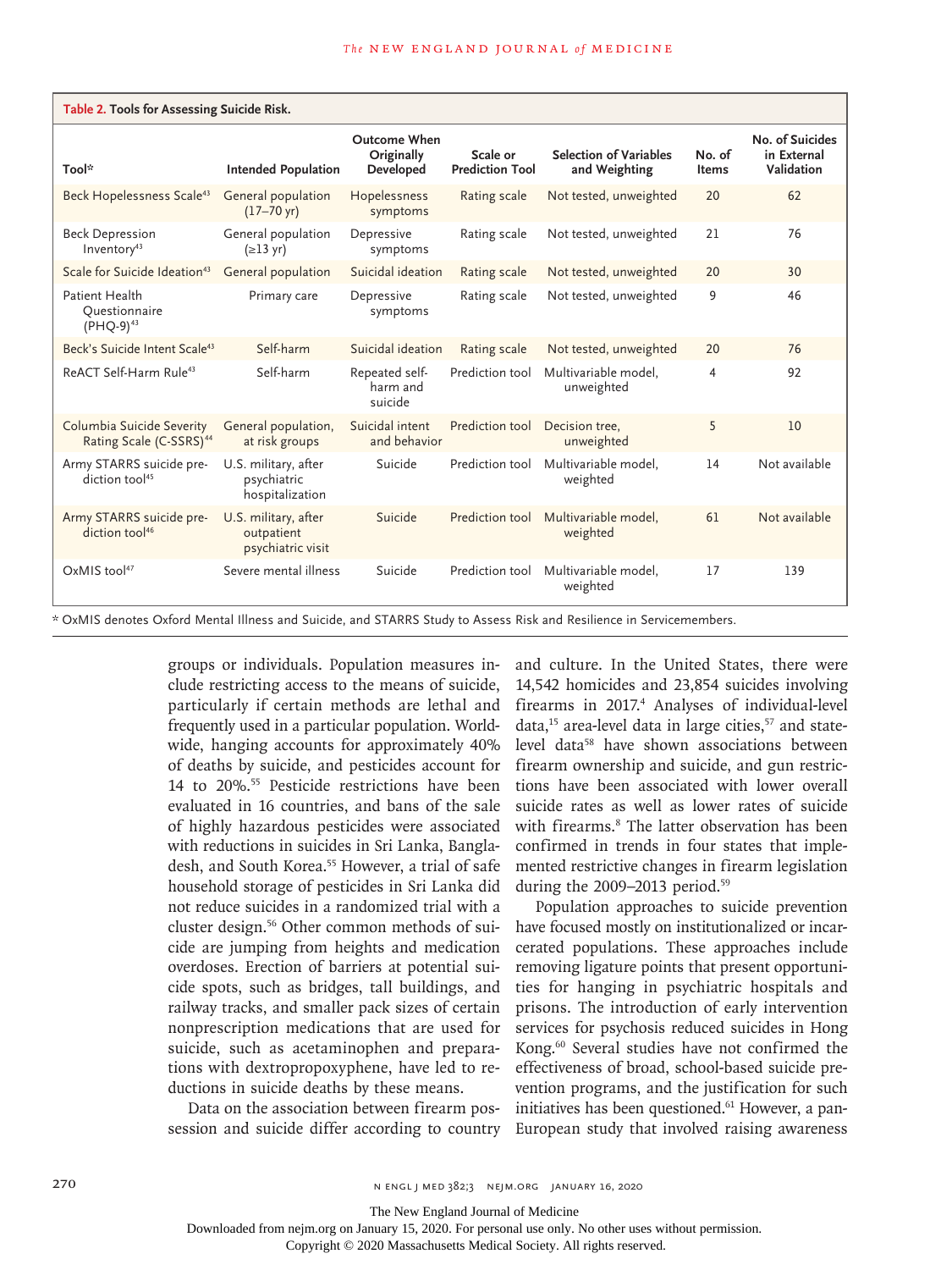| Table 3. Suicide Risk and Interventions in Specific Subgroups.*       |                         |                                                                                                                                                                              |                                                                                                                                                                                                                                                         |  |  |  |
|-----------------------------------------------------------------------|-------------------------|------------------------------------------------------------------------------------------------------------------------------------------------------------------------------|---------------------------------------------------------------------------------------------------------------------------------------------------------------------------------------------------------------------------------------------------------|--|--|--|
| Subgroup                                                              | Suicide Rate            | <b>Risk Factors</b>                                                                                                                                                          | Interventions (Outcome to Be Prevented)                                                                                                                                                                                                                 |  |  |  |
|                                                                       | no./100,000             |                                                                                                                                                                              |                                                                                                                                                                                                                                                         |  |  |  |
| Children, adolescents,<br>and young adults (age<br>$10 - 24$ yr)      | 1                       | Negative life events, mental disorders, sub-<br>stance misuse, access to lethal means                                                                                        | Psychological treatment - psychotherapy<br>based on understanding one's mental state<br>(self-harm in girls)                                                                                                                                            |  |  |  |
| Older adults (age $\geq 70$ yr)                                       | 43                      | Functional disability, social isolation,<br>malignant diseases, chronic diseases                                                                                             | Telephone counseling (suicide); multifaceted<br>program of psychoeducation, depression<br>screening, group therapy, and clear referral<br>pathways (suicide among rural women);<br>integration of mental health into primary<br>health care (self-harm) |  |  |  |
| Discharged psychiatric<br>patients (first 90 days<br>after discharge) | 178                     | Recent self-harm, severe mental illness,<br>first psychotic episode                                                                                                          | Pharmacologic treatment for underlying disor-<br>ders; psychological treatment - cognitive<br>behavioral therapy, problem-solving ther-<br>apy, or both (suicide)                                                                                       |  |  |  |
| Prisoners                                                             | 23                      | Housing in single-occupancy cell, remand-<br>ed status, life sentence, violent-offense<br>conviction, psychiatric disorders, alco-<br>hol use disorders                      | Removal of ligature points (suicide)                                                                                                                                                                                                                    |  |  |  |
| Military and veteran<br>populations                                   | 20                      | Early separation from service, recent<br>deployment, lower rank, younger age,<br>clinical depression, multiple disorders                                                     | Safety planning intervention, which involves<br>prioritizing coping strategies and telephone<br>contact to monitor risk (self-harm)                                                                                                                     |  |  |  |
| Nonheterosexuals                                                      | general popu-<br>lation | Same as rate for Same as risk factors for general population                                                                                                                 | Addressing suicidal risks openly with clinicians<br>and addressing internalized stigma (self-<br>harm)                                                                                                                                                  |  |  |  |
| People who have harmed<br>themselves                                  | 439 (1-yr rate)         | Past self-harm, physical health problems,<br>male sex, suicidal intent, violent self-<br>harm (use of firearms, hanging, or cut-<br>ting), age of 45-64 yr (vs. younger age) | Psychological treatment - cognitive behavioral<br>therapy, problem-solving therapy, or both<br>(self-harm)                                                                                                                                              |  |  |  |

\* Suicide rates refer to those in the United States, but the interventions are applicable to subgroups in all high-income (and possibly middleincome) countries. More detailed descriptions and references are provided in the Supplementary Appendix, available with the full text of this article at NEJM.org.

of mental health and suicide risk among students showed a reduction in suicide attempts.<sup>62</sup> Future innovations may include safety-planning apps that assist in identifying and removing lethal means of suicide, obtaining peer support, and accessing crisis support services. In the United States, Britain, and other high-income countries, national suicide prevention strategies have highlighted groups at high risk for suicide that should receive targeted interventions (Table 3 and the Supplementary Appendix, available with the full text of this article at NEJM.org).

## **Pharmacologic Treatments**

Most of the evidence in support of pharmacologic treatment to prevent suicide in populations with mental illness comes from observational studies. The few randomized trials of such treatment have been underpowered to study suicide and have relied on proxy outcomes (e.g., suicidal ideas or depressive symptoms). Trials of antipsychotic medications as compared with placebo in patients with schizophrenia have shown reductions in suicide rates, but these results have been uncertain because of the small numbers of suicides.63 In contrast, trials of lithium in patients with bipolar disorder or depression have been associated with more convincing reductions in suicide.<sup>64</sup> Most randomized trials of psychopharmacologic intervention have excluded patients with a history of suicidal ideation or behavior and those who are actively suicidal, limiting the generalizability of the findings. Specific pharmacoepidemiologic approaches, called "withinindividual designs," that account for factors that remain stable in an individual patient (e.g., background genetic risk and environmental adversities) have shown a 14% decrease in the incidence of suicidal acts and completed suicide among people treated with lithium for bipolar

n engl j med 382;3 nejm.org January 16, 2020 271

The New England Journal of Medicine

Downloaded from nejm.org on January 15, 2020. For personal use only. No other uses without permission.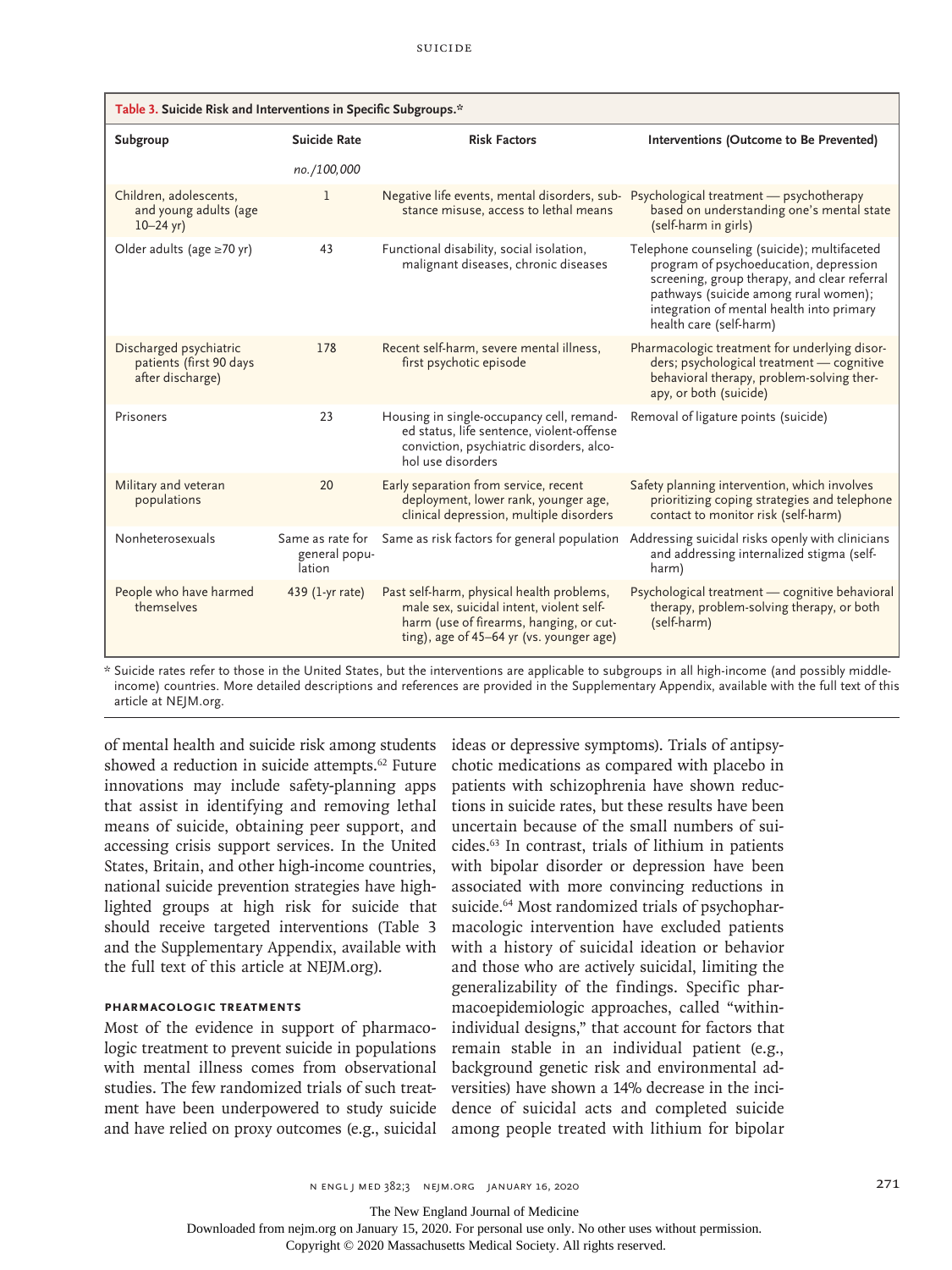disorder<sup>65</sup> and a 19% reduction among young people with attention deficit–hyperactivity disorder and high rates of coexisting psychiatric disorders who were treated with psychostimulants.66 Medications for opiate use disorders (methadone and buprenorphine) have been associated with reduced rates of completed suicide among persons with addictions.<sup>67</sup> Treatments being investigated for suicide prevention in patients with depression include the anesthetic ketamine, electroconvulsive therapy, and repetitive transcranial magnetic stimulation, but these approaches have not been sufficiently studied.

## **Psychological Treatments**

Studies of psychological treatments for suicide prevention have mainly addressed how suicidal ideas and thoughts develop and their conversion into plans for self-harm; alternatively, they have focused on mental states associated with suicide, such as depressive and anxiety symptoms. A meta-analysis that included various psychological treatments showed that at the end of the treatment period, interventions that directly addressed suicidal thoughts and behaviors and provided strategies for coping with them had better outcomes than treatment for anxiety and depression, but these differences were diminished after 1 year.<sup>68</sup> Trials of cognitive behavioral therapy have shown a reduction in suicidal thoughts,69 presumed to be mediated by reducing hopelessness. Mindfulness-based cognitive therapy, which combines cognitive behavioral techniques with meditation and deep breathing, has improved mood stability and problem solving in suicidal persons.70 Dialectical behavioral therapy, a form of cognitive therapy involving both individual and group-based treatment that focuses on keeping people in therapy and helping them learn to manage emotions and learn mindfulness skills, has reduced self-harm in 12 trials but with small effect sizes.<sup>71</sup> A study of family therapy as compared with usual treatment for adolescents who had harmed themselves showed no reduction in suicides with family therapy.72 Another study showed that Internet-administered self-help treatments may offer approaches for hard-to-reach groups, such as persons who have had negative health care experiences or persons with financial or time constraints that impede access to care, $73$  but these findings were not replicated in a similar trial.<sup>74</sup>

## INTEGRATING ASSESSMENT and Treatment

It is advantageous to consider the following five points in assessing and managing the risk of suicide. First, a person who presents with suicidal thoughts may be at risk for suicide even if there are few overt symptoms of a psychiatric disorder. Second, suicide risk should be assessed by considering predisposing and precipitating factors, including recent life events. Third, the risk of suicide should be managed through regular follow-up and brief psychological therapy; for persons with symptoms of mental illness, pharmacologic treatment should also be considered. Fourth, the suicidal person, family members, and those who provide care should all take part in ensuring a safe environment, with removal of the means of suicide such as guns. Finally, if the risk of suicide is considered to be high or uncertain, the person should be referred immediately to mental health services, and the use of risk-assessment tools should be considered to aid risk stratification and communication among services. Mental health professionals have emphasized that developing and maintaining a therapeutic relationship is central to reducing suicide risk.75

The following steps can be taken in evaluating someone who has inflicted self-harm: inquire nonjudgmentally about the incident to establish the intent of the self-harm; determine how ideation was acted on; assess the risk of repetition, using structured approaches that can be supplemented with risk-assessment tools; identify psychological, social, and psychiatric needs; and establish an individual treatment plan that incorporates safety planning and restriction of lethal methods.

Management of suicidality calls for a comprehensive approach to assessment and treatment. Assessment should focus on past suicidal behavior, openly addressing ongoing suicidal ideas and psychosocial needs. Assessment of the risk of self-harm and completed suicide may increasingly draw on new technologies such as clinical decision-making tools and safety planning to establish evidence-based practices.

No potential conflict of interest relevant to this article was reported.

Disclosure forms provided by the authors are available with the full text of this article at NEJM.org.

We thank Matthias Burghart for technical and bibliographic assistance.

The New England Journal of Medicine

Downloaded from nejm.org on January 15, 2020. For personal use only. No other uses without permission.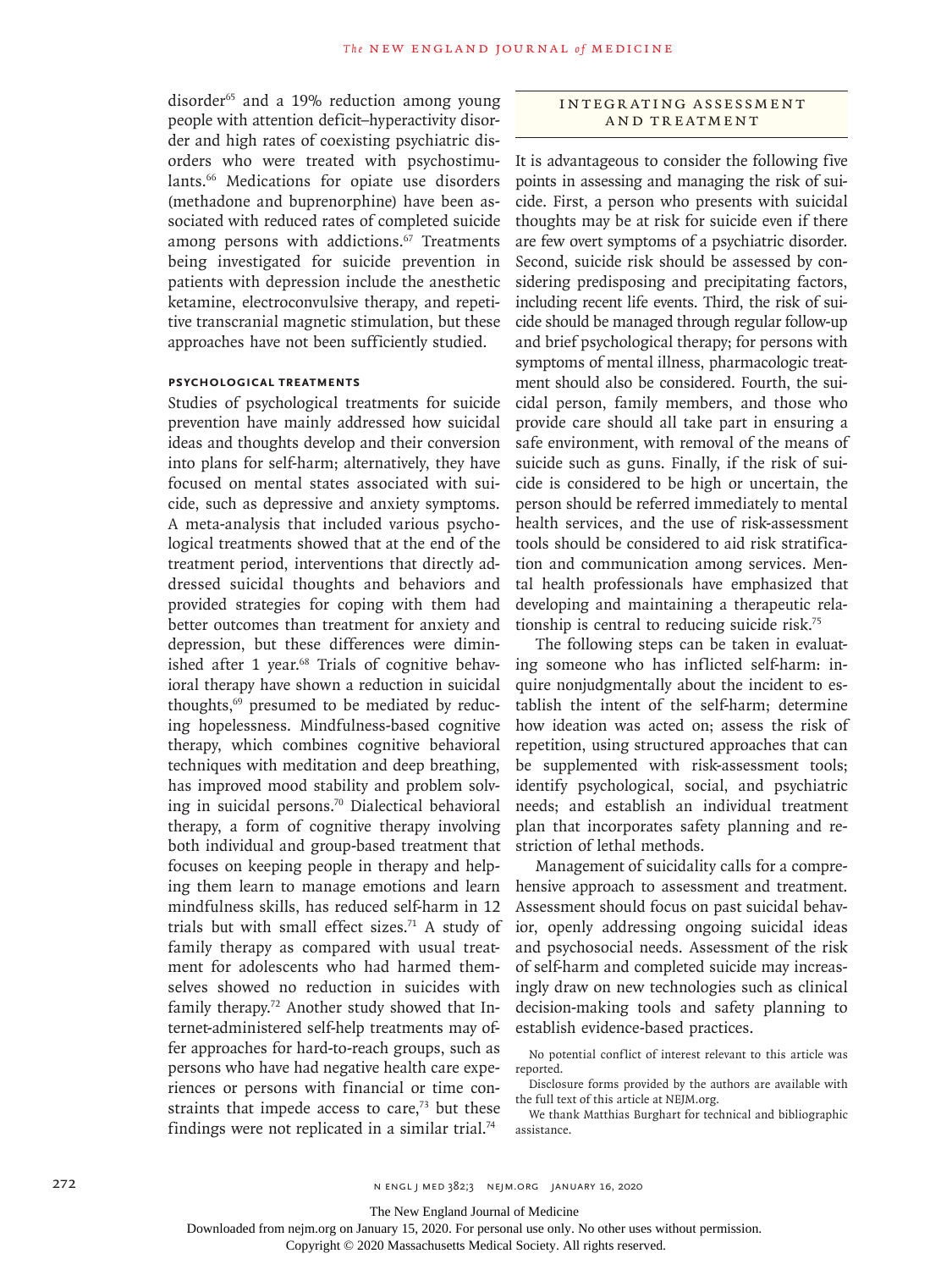#### **References**

**1.** Naghavi M. Global, regional, and national burden of suicide mortality 1990 to 2016: systematic analysis for the Global Burden of Disease Study 2016. BMJ 2019; 364:l94.

**2.** Age-standardized suicide rates (per 100 000 population), both sexes, 2016. Geneva: World Health Organization, 2018 (https://www.who.int/gho/mental\_health/ suicide\_rates/en/).

**3.** Stone DM, Simon TR, Fowler KA, et al. Vital signs: trends in state suicide rates — United States, 1999–2016 and circumstances contributing to suicide — 27 states, 2015. MMWR Morb Mortal Wkly Rep 2018;67:617-24.

**4.** Centers for Disease Control and Prevention. Multiple cause of death, 1999- 2017. CDC Wonder Online Database (https://wonder.cdc.gov/mcd.html).

**5.** Xuan Z, Naimi TS, Kaplan MS, et al. Alcohol policies and suicide: a review of the literature. Alcohol Clin Exp Res 2016; 40:2043-55.

**6.** Kreitman N. The coal gas story: United Kingdom suicide rates, 1960-71. Br J Prev Soc Med 1976;30:86-93.

**7.** Razvodovsky YE. Beverage-specific alcohol sale and suicide in Russia. Crisis 2009;30:186-91.

**8.** Kaufman EJ, Morrison CN, Branas CC, Wiebe DJ. State firearm laws and interstate firearm deaths from homicide and suicide in the United States: a crosssectional analysis of data by county. JAMA Intern Med 2018;178:692-700.

**9.** Preventing suicide: a global imperative. Geneva: World Health Organization, 2014.

**10.** Olfson M, Wall M, Wang S, Crystal S, Gerhard T, Blanco C. Suicide following deliberate self-harm. Am J Psychiatry 2017; 174:765-74.

**11.** Gunnell D, Lewis G. Studying suicide from the life course perspective: implications for prevention. Br J Psychiatry 2005; 187:206-8.

**12.** Chesney E, Goodwin GM, Fazel S. Risks of all-cause and suicide mortality in mental disorders: a meta-review. World Psychiatry 2014;13:153-60.

**13.** Fazel S, Wolf A, Långström N, Newton CR, Lichtenstein P. Premature mortality in epilepsy and the role of psychiatric comorbidity: a total population study. Lancet 2013;382:1646-54.

**14.** Fazel S, Wolf A, Pillas D, Lichtenstein P, Långström N. Suicide, fatal injuries, and other causes of premature mortality in patients with traumatic brain injury: a 41-year Swedish population study. JAMA Psychiatry 2014;71:326-33.

**15.** Anglemyer A, Horvath T, Rutherford G. The accessibility of firearms and risk for suicide and homicide victimization among household members: a systematic review and meta-analysis. Ann Intern Med 2014;160:101-10.

**16.** Agerbo E. Midlife suicide risk, partner's psychiatric illness, spouse and child bereavement by suicide or other modes of death: a gender specific study. J Epidemiol Community Health 2005;59:407-12.

**17.** Fang F, Fall K, Mittleman MA, et al. Suicide and cardiovascular death after a cancer diagnosis. N Engl J Med 2012;366: 1310-8.

**18.** Niederkrotenthaler T, Fu KW, Yip PSF, et al. Changes in suicide rates following media reports on celebrity suicide: a metaanalysis. J Epidemiol Community Health 2012;66:1037-42.

**19.** Qin P, Agerbo E, Mortensen PB. Suicide risk in relation to family history of completed suicide and psychiatric disorders: a nested case-control study based on longitudinal registers. Lancet 2002;360: 1126-30.

**20.** Runeson B, Haglund A, Lichtenstein P, Tidemalm D. Suicide risk after nonfatal self-harm: a national cohort study, 2000- 2008. J Clin Psychiatry 2016;77:240-6.

**21.** van Geel M, Vedder P, Tanilon J. Relationship between peer victimization, cyberbullying, and suicide in children and adolescents: a meta-analysis. JAMA Pediatr 2014;168:435-42.

**22.** Rehkopf DH, Buka SL. The association between suicide and the socio-economic characteristics of geographical areas: a systematic review. Psychol Med 2006;36:145-57.

**23.** Yoshimasu K, Kiyohara C, Miyashita K. Suicidal risk factors and completed suicide: meta-analyses based on psychological autopsy studies. Environ Health Prev Med 2008;13:243-56.

**24.** Arsenault-Lapierre G, Kim C, Turecki G. Psychiatric diagnoses in 3275 suicides: a meta-analysis. BMC Psychiatry 2004;4: 37.

**25.** Van Orden KA, Witte TK, Cukrowicz KC, Braithwaite SR, Selby EA, Joiner TE Jr. The interpersonal theory of suicide. Psychol Rev 2010;117:575-600.

**26.** Pitman A, Osborn D, King M, Erlangsen A. Effects of suicide bereavement on mental health and suicide risk. Lancet Psychiatry 2014;1:86-94.

**27.** Fazel S, Ramesh T, Hawton K. Suicide in prisons: an international study of prevalence and contributory factors. Lancet Psychiatry 2017;4:946-52.

**28.** Claassen CA, Carmody T, Stewart SM, et al. Effect of 11 September 2001 terrorist attacks in the USA on suicide in areas surrounding the crash sites. Br J Psychiatry 2010;196:359-64.

**29.** Milner A, Spittal MJ, Pirkis J, LaMontagne AD. Suicide by occupation: systematic review and meta-analysis. Br J Psychiatry 2013;203:409-16.

**30.** Lawrence RE, Oquendo MA, Stanley B. Religion and suicide risk: a systematic review. Arch Suicide Res 2016;20:1-21. **31.** Mann JJ, Waternaux C, Haas GL,

Malone KM. Toward a clinical model of suicidal behavior in psychiatric patients. Am J Psychiatry 1999;156:181-9.

**32.** McGirr A, Alda M, Séguin M, Cabot S, Lesage A, Turecki G. Familial aggregation of suicide explained by cluster B traits: a three-group family study of suicide controlling for major depressive disorder. Am J Psychiatry 2009;166:1124-34.

**33.** McGirr A, Renaud J, Bureau A, Seguin M, Lesage A, Turecki G. Impulsive-aggressive behaviours and completed suicide across the life cycle: a predisposition for younger age of suicide. Psychol Med 2008; 38:407-17.

**34.** O'Connor RC. The relations between perfectionism and suicidality: a systematic review. Suicide Life Threat Behav 2007;37:698-714.

**35.** Morrison R, O'Connor RC. A systematic review of the relationship between rumination and suicidality. Suicide Life Threat Behav 2008;38:523-38.

**36.** Kuramoto SJ, Stuart EA, Runeson B, Lichtenstein P, Långström N, Wilcox HC. Maternal or paternal suicide and offspring's psychiatric and suicide-attempt hospitalization risk. Pediatrics 2010;126(5): e1026-e1032.

**37.** Wilcox HC, Kuramoto SJ, Lichtenstein P, Långström N, Brent DA, Runeson B. Psychiatric morbidity, violent crime, and suicide among children and adolescents exposed to parental death. J Am Acad Child Adolesc Psychiatry 2010;49:514-23. **38.** Brent DA, Mann JJ. Familial pathways to suicidal behavior — understanding and preventing suicide among adolescents. N Engl J Med 2006;355:2719-21.

**39.** Turecki G, Brent DA. Suicide and suicidal behaviour. Lancet 2016;387:1227-39. **40.** van Heeringen K, Mann JJ. The neurobiology of suicide. Lancet Psychiatry 2014; 1:63-72.

**41.** Turecki G. The molecular bases of the suicidal brain. Nat Rev Neurosci 2014;15: 802-16.

**42.** Olfson M, Marcus SC, Bridge JA. Focusing suicide prevention on periods of high risk. JAMA 2014;311:1107-8.

**43.** Runeson B, Odeberg J, Pettersson A, Edbom T, Jildevik Adamsson I, Waern M. Instruments for the assessment of suicide risk: A systematic review evaluating the certainty of the evidence. PLoS One 2017; 12(7):e0180292.

**44.** Lindh ÅU, Waern M, Beckman K, Renberg ES, Dahlin M, Runeson B. Short term risk of non-fatal and fatal suicidal behaviours: the predictive validity of the Columbia-Suicide Severity Rating Scale in a Swedish adult psychiatric population with a recent episode of self-harm. BMC Psychiatry 2018;18:319.

**45.** Kessler RC, Warner CH, Ivany C, et al. Predicting suicides after psychiatric hospitalization in US Army soldiers: the Army Study to Assess Risk and Resilience

n engl j med 382;3 nejm.org January 16, 2020 273

The New England Journal of Medicine

Downloaded from nejm.org on January 15, 2020. For personal use only. No other uses without permission.